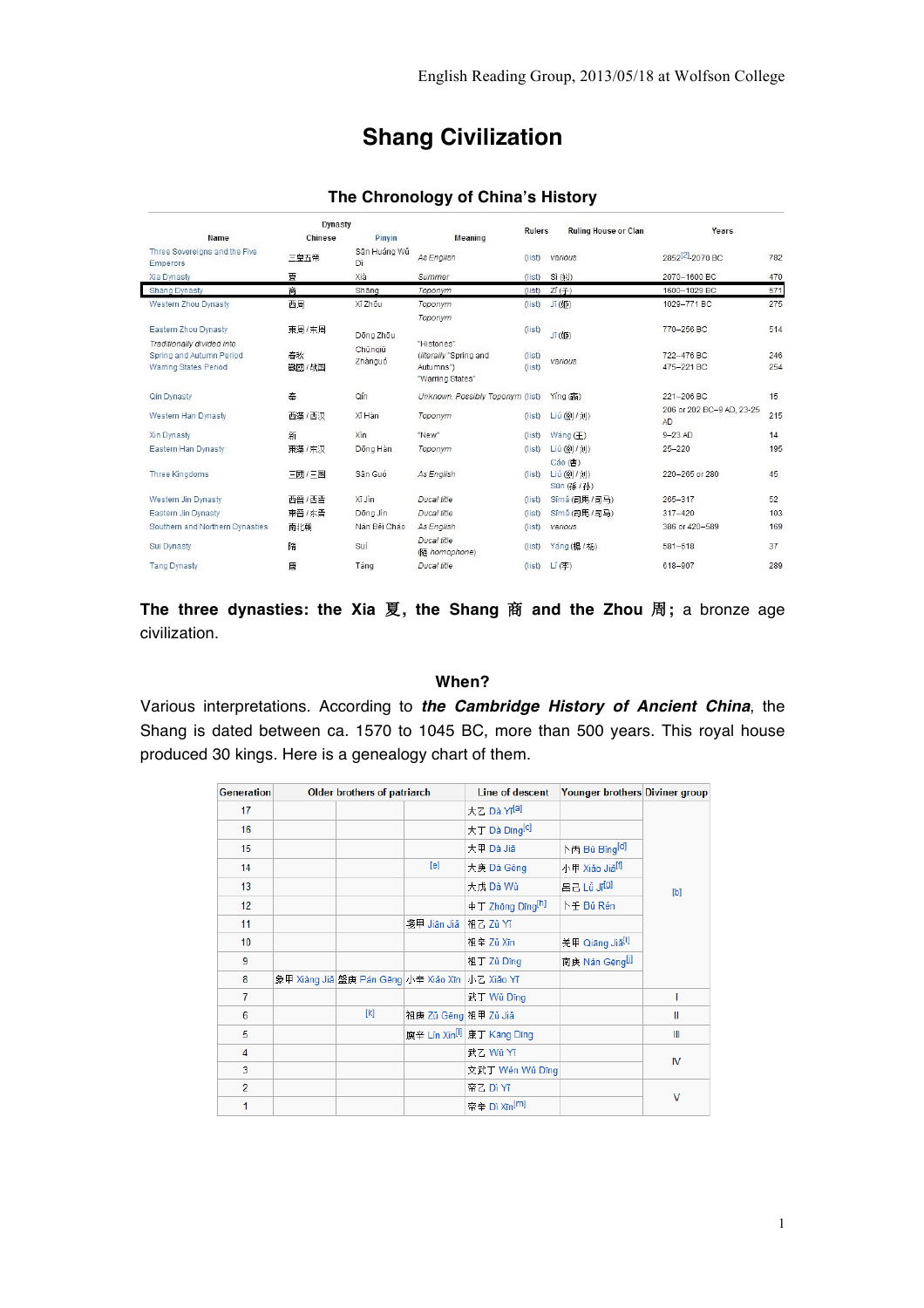

·Ruled mainly in the Yellow River Valley 黄河流域.

·The territory covered much of current Henan Province 河南 with the capital of the Kingdom, An-yang 安阳 in the centre.

·The Shang 商 also called themselves Yin 殷

#### **Bronze Artifacts** 青铜器

·**Typology of ritual bronze vessels**. With an illustration. Ding 鼎(a cooking vessel), Jue 爵 (a wine-warming vessel), Zun or Tsun 尊 (a wine container), Hu 壶 (a wine container) .

·**Decorative Art**





Simuwu Ding 司母戊鼎 Four Sheep Wine Vessel, 四羊方尊

#### **Oracle-bone inscriptions** 甲骨文

·Derived from the Shang people's **practice of divination** 占卜.

·Two kinds of bones: the shoulder blades of domestic cattle, water buffalo and a few other animals; the shells of turtles.

- ·The divining process: polishing; fire-cracking; prognostication; inscribing. A picture of an oracle-bone with inscriptions.
- ·The origin of Chinese script: 'pictographic' characters 象形字 Table: Chinese characters commonly viewed as pictographic. 人、齿、鸟、羊、日 etc.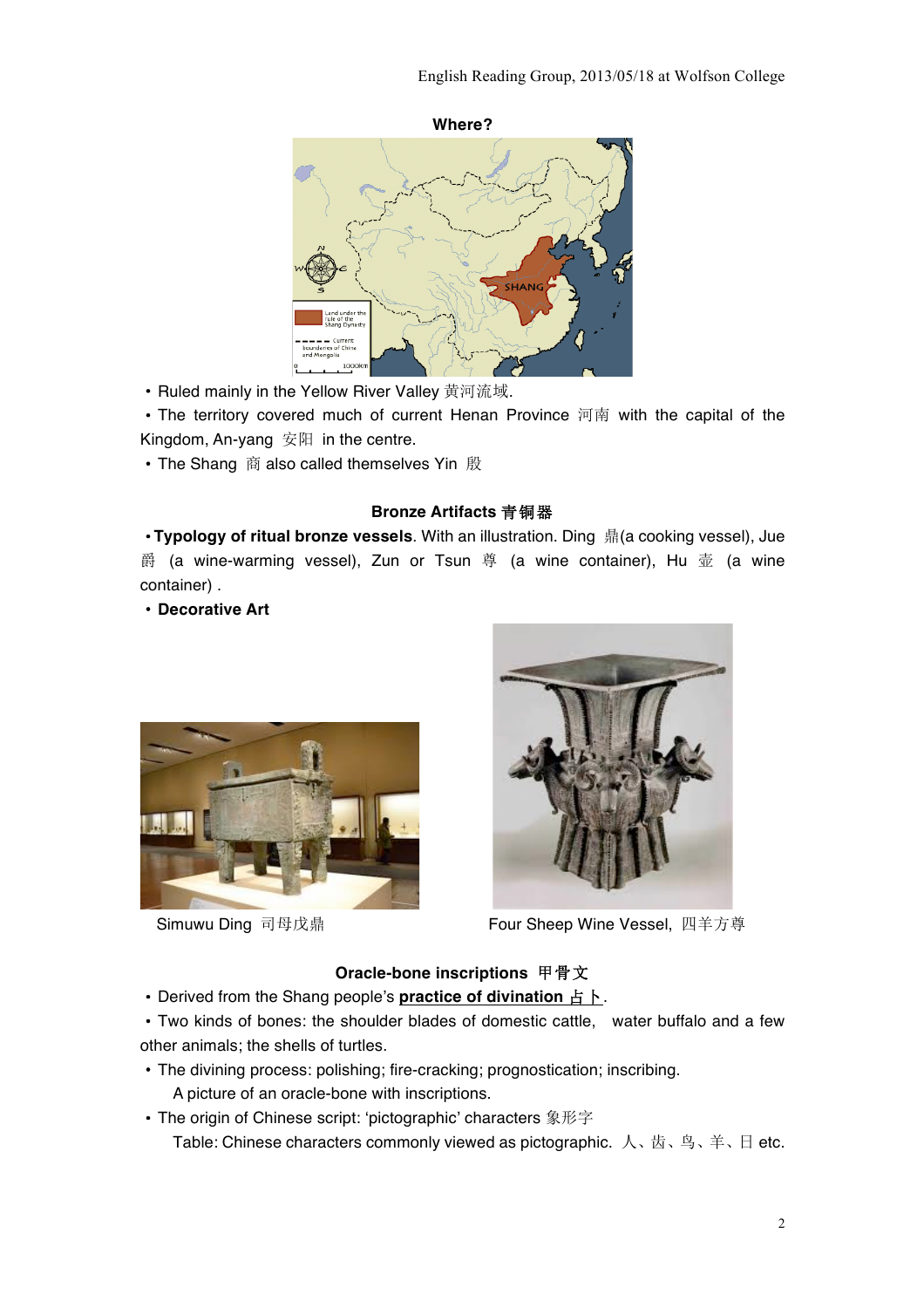#### **Suggested Reading**

*The Cambridge History of Ancient China: from the origins of civilization to 221 B.C.***, edited by Michael Loewe and Edward L. Shaughnessy (Cambridge, 1999).**  *Shang Civilization***, by Kwang-Chih Chang** 张光直 **(Yale University Press, 1980).**

## **Reading**

## 烈祖

- 嗟嗟烈祖、有秩斯祜。
- 申錫無疆、及爾思所。
- 既載清酤、賚我思成。
- 亦有和羹、既戒既平。
- 鬷假無言、時靡有爭。
- 綏我眉壽、黃耇無疆。
- 約軧錯衡、八鸞鶬鶬。
- 以假以享、我受命溥將。
- 自天降康、豐年穰穰。

來假來饗、降福無疆。

顧予烝嘗、湯孫之將。

## **The Ode of LIE ZU<sup>1</sup>**

Oh, oh, the illustrious ancestors, Constant are their blessings; (There are) repeated bounties without limit, They reach to the places of you all.

<sup>&</sup>lt;sup>1</sup> Lie Zu, translated literally as the 'illustrious ancestor', should be the title of King Cheng Tang 成汤, who overthrew the last king of the previous dynasty Xia, 夏 and consequently became the first king of the Shang.